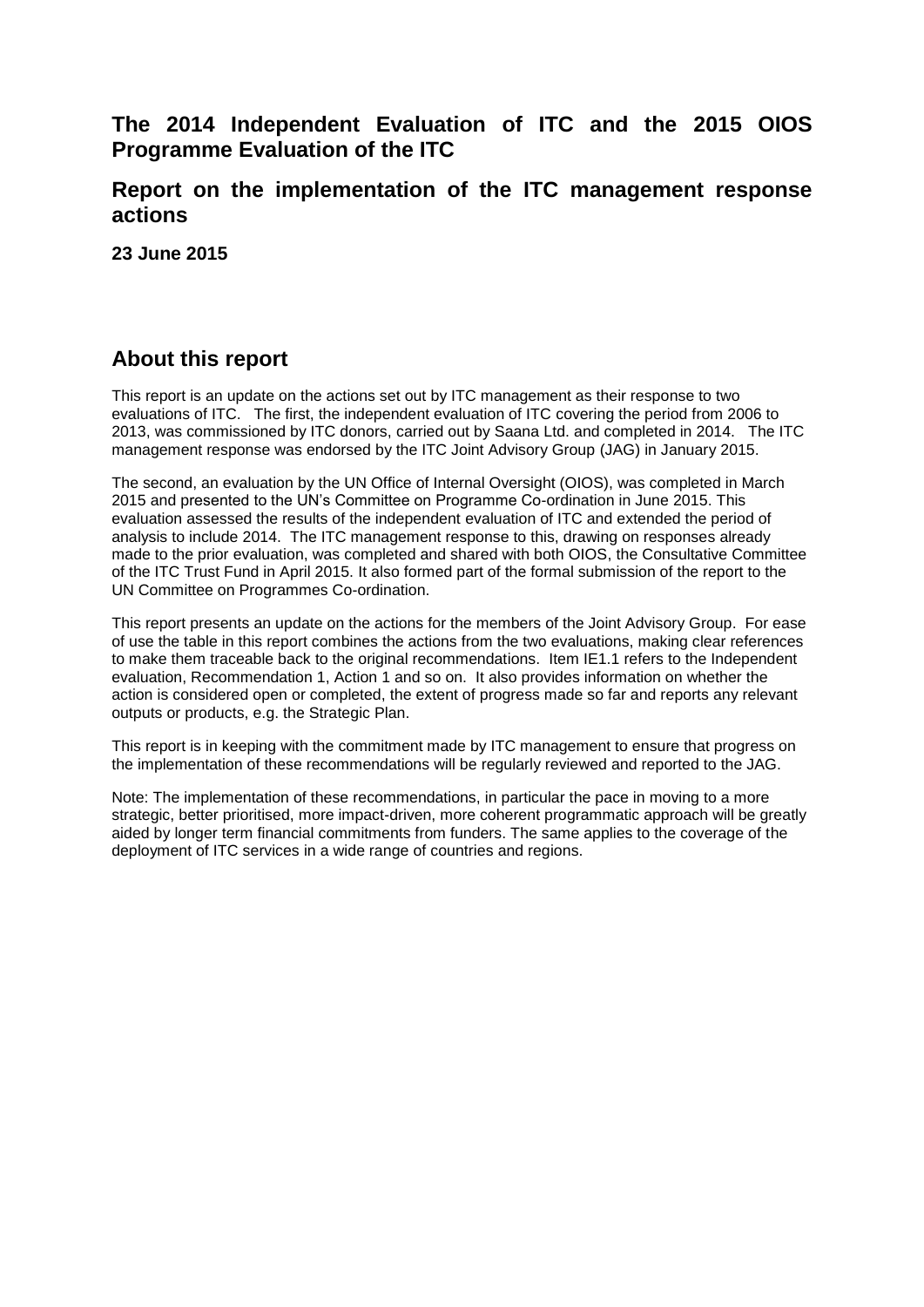### **STRATEGIC RECOMMENDATION 1:**

*Move to a strategic base for supporting and deploying ITC's unique strengths in the global Aid for Trade effort.*

- The six clustered focus areas in the current ITC Operational Plan and Case for Support should be provided with substantial longer-term financial support (5 year *minimum) and should be developed and deployed by ITC in genuinely strategic ways for a wide range of countries and regions.*
- *De-emphasize ambitions for conventional country programmes, in favour of capitalizing on proven ITC strengths globally and regionally.*

- *Use a small high-level programme-development and support unit, made up of experienced operational officers, to flesh out 6-10 year strategic programmes and longerterm support under the clusters, in pro-active dialogue with potential beneficiaries, operational staff and donors.*
- *Task this unit with reporting in one year to management and JAG on initial experience, including lessons for the responsibilities and working relationships of technical and geographical units, any suggested pruning of non-strategic services or products, and possible structural or other implications.*
- *Do not accept shorter-term, one-off projects that do not capitalize on ITC's potential contributions, but instead detract from its strategic effectiveness.*

| <b>Action ID</b> | Action                                                                                                                                                                                                                                                                                                                                                                | <b>Means of</b><br>verification  | <b>Responsible</b><br>parties               | <b>Completion</b><br>date | Status | <b>Comment</b> |
|------------------|-----------------------------------------------------------------------------------------------------------------------------------------------------------------------------------------------------------------------------------------------------------------------------------------------------------------------------------------------------------------------|----------------------------------|---------------------------------------------|---------------------------|--------|----------------|
| <b>IE1.1</b>     | Strategic Plan: The new Strategic Plan 2015-2017 has<br>articulated ITC's unique strengths and cemented its strategy  <br>around the six focus areas. It reinforces ITC's key role in the<br>Aid for Trade landscape. The focus areas are underpinned by<br>a programmatic approach which aims to clarify the ITC<br>portfolio and align it with its strategic goals. | <b>Strategic Plan</b><br>2015-17 | <b>SPPG</b>                                 | Done                      |        |                |
| <b>IE1.2</b>     | Theory of change: ITC has also developed an intervention<br>logic that further details the corresponding theories of change<br>that ITC deploys as set out in the Strategic Plan.#                                                                                                                                                                                    | "One ITC"<br>Intervention Logic  | SPPG with<br>input from<br><b>Divisions</b> | Done                      |        |                |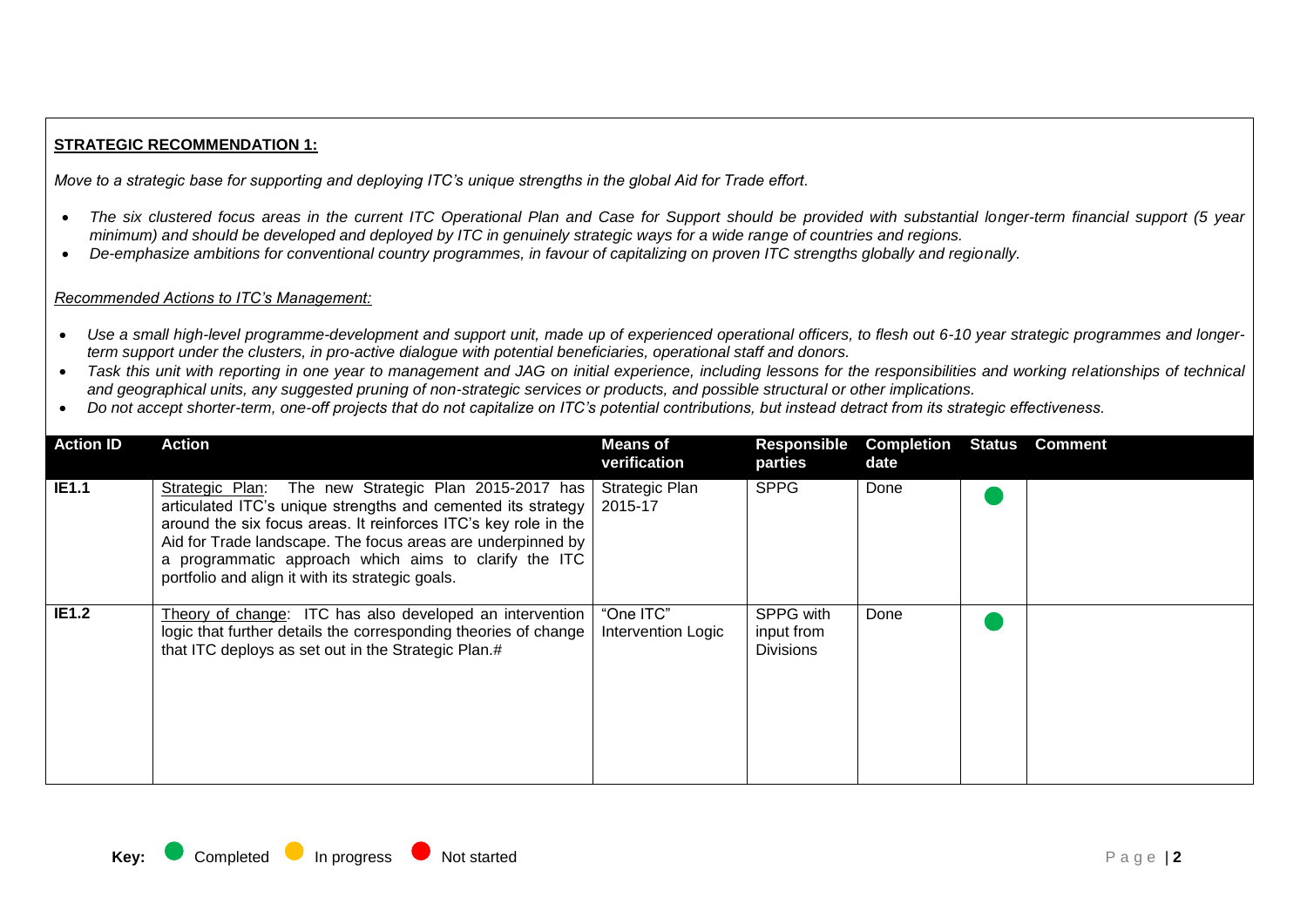| <b>Action ID</b>          | <b>Action</b>                                                                                                                                                                                                                                                                                                                                                                                                                                                                                                                                                                                                                                                                                                                             | <b>Means of</b><br>verification                                        | <b>Responsible</b><br>parties | <b>Completion</b><br>date | <b>Status</b> | <b>Comment</b>                                                                                                                                                                                                                                                                                 |
|---------------------------|-------------------------------------------------------------------------------------------------------------------------------------------------------------------------------------------------------------------------------------------------------------------------------------------------------------------------------------------------------------------------------------------------------------------------------------------------------------------------------------------------------------------------------------------------------------------------------------------------------------------------------------------------------------------------------------------------------------------------------------------|------------------------------------------------------------------------|-------------------------------|---------------------------|---------------|------------------------------------------------------------------------------------------------------------------------------------------------------------------------------------------------------------------------------------------------------------------------------------------------|
| IE1.3 &<br><b>OIOS5.5</b> | Programmatic Approach: Under each of the six focus areas<br>relevant programmes will be developed. ITC's programmatic<br>approach will include an intervention logic that analyses and<br>organizes current ITC services into a logical and coherent<br>sequence, identifying needs for improvement and innovation,<br>as well as gaps to be addressed for each programme. This<br>will determine standard success criteria attributable to<br>activities delivered by ITC Sections at each step of<br>beneficiaries' change process, and support evaluations of the<br>impact of ITC's interventions on the ground. It will also<br>include the introduction of programme management<br>standards such as programme boards and sponsors. | Programme<br>documents                                                 | DBIS, DMD<br>and DCP          | H <sub>2</sub> 2015       | $\bullet$     | ITC is advancing in the<br>intervention logic for each one<br>of the programmes within the<br>6 focus areas. Internal task<br>forces have been set up for<br>each programme and there is<br>ongoing dialogue with<br>interested members to ensure<br>relevant suggestions are<br>incorporated. |
| <b>IE1.4</b>              | Catalogues of ITC Products and Services: It will focus on<br>areas where ITC has greater value added and discontinue in<br>the areas with lesser comparative advantage. The<br>programmatic approach and he catalogue will ensure better<br>prioritisation, fewer 'shorter-term, one-off projects', and<br>ultimately, greater impact                                                                                                                                                                                                                                                                                                                                                                                                     | Catalogue of ITC<br>Products and<br>Services                           | <b>SPPG</b>                   | H1 2015                   | $\bullet$     | Catalogue under preparation,<br>in parallel with the<br>programmatic approach.                                                                                                                                                                                                                 |
| <b>IE1.5</b>              | A task force will be set up<br>Programme Development:<br>charged with programme<br>project design to ensure<br>coherence and efficiency.                                                                                                                                                                                                                                                                                                                                                                                                                                                                                                                                                                                                  | Setting up of task<br>force with<br>objectives and<br>success criteria | <b>ITC</b><br>Management      | Done                      |               |                                                                                                                                                                                                                                                                                                |
| IE1.6 &<br><b>OIOS3.2</b> | Annual Operational Plan: The goals outlined in the Strategic<br>plan will be implemented via Annual Operational Plans. The<br>implementation and accomplishments will be reported to<br>members through Annual Reports.                                                                                                                                                                                                                                                                                                                                                                                                                                                                                                                   | <b>Annual Operational</b><br>Plans<br><b>Annual Reports</b>            | OED and<br><b>DPS</b>         | H <sub>2</sub> 2017       | $\bullet$     | 2015 Operational Plan<br>completed and circulated to<br>members in Q1. 2014 Annual<br>Report completed and will be<br>discussed at the 2015 JAG.<br>From 2015 the annual<br>planning process will include<br>a portfolio review.                                                               |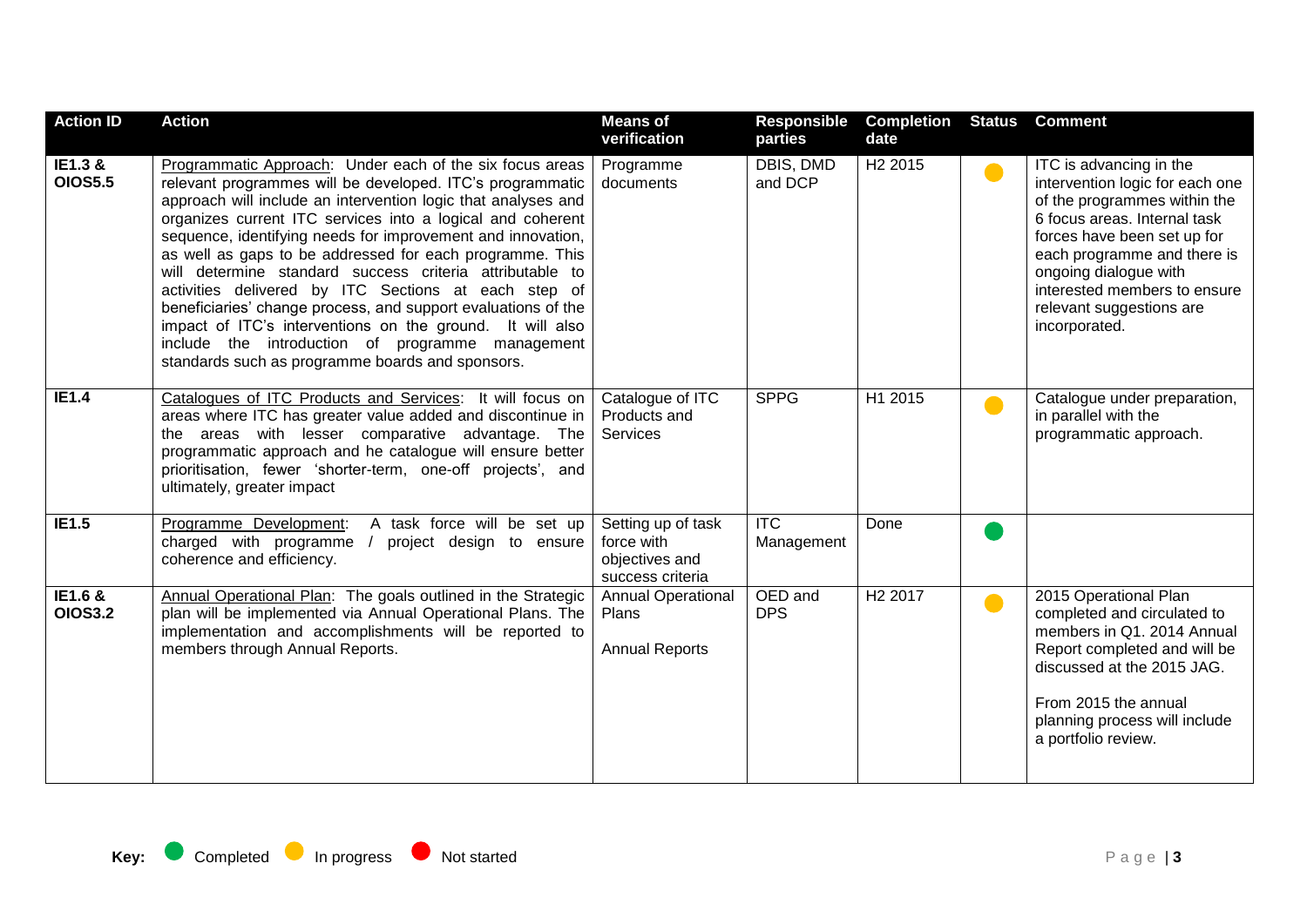| <b>Action ID</b>             | Action                                                                                                                                                                                           | <b>Means of</b><br>verification | Responsible Completion Status Comment<br>parties | date                |                                                                                                          |
|------------------------------|--------------------------------------------------------------------------------------------------------------------------------------------------------------------------------------------------|---------------------------------|--------------------------------------------------|---------------------|----------------------------------------------------------------------------------------------------------|
| $IE1.7 \&$<br><b>OIOS2.3</b> | Serving Country Needs: At the country and regional level,<br>each programme within each of the six focus areas will be<br>adapted and customized<br>into client-focused integrated<br>solutions. | Programme Plans                 | ITC<br>Management                                | H <sub>2</sub> 2017 | All country and regional<br>interventions under design<br>adapt ITC's programmes to<br>suit local needs. |

#### **STRATEGIC RECOMMENDATION 2:**

*Protect and develop ITC's main and distinctive working assets: its special capacity to deal with the private sector in trade and its excellence in technical expertise and appropriate technical assistance.*

- *Regularly maintain and use the new Client Relationship Management System as an essential pillar of ITC's private sector advantage and its worldwide network of clients and partners.*
- *Stage and phase further reforms and growth to existing and developing capacities to avoid overload and constant improvisation.*
- *Building on progress to date; rapidly finalize "good enough" systems of project cycle management, results-based management and reporting and knowledge management together with the other key challenges identified.*
- Resolve anomalies in management practice and in the status, recognition and deployment of the whole ITC workforce and managers. Build in the time, resources and *incentives for proper performance appraisal and staff development.*

| <b>IE2.8 &amp;</b><br><b>OIOS4.5</b> | Improvement in CRM: ITC will focus on making CRM work   CRM meeting<br>even better: workflows and processes to update data will be   development<br>established; new reports will be enabled allowing better   criteria<br>management information; and modifications will be made to<br>enhance core processes such as the Note for File, and the<br>scanning of business cards. In addition definitions of what<br>constitutes a client will be reviewed. |  | <b>DMD</b> | H <sub>2</sub> 2015 |  | Further system improvements<br>will be rolled out in<br>September 2015, in parallel<br>with the release of CRM<br>Dynamics update and the<br>New Project Portal. |
|--------------------------------------|------------------------------------------------------------------------------------------------------------------------------------------------------------------------------------------------------------------------------------------------------------------------------------------------------------------------------------------------------------------------------------------------------------------------------------------------------------|--|------------|---------------------|--|------------------------------------------------------------------------------------------------------------------------------------------------------------------|
|--------------------------------------|------------------------------------------------------------------------------------------------------------------------------------------------------------------------------------------------------------------------------------------------------------------------------------------------------------------------------------------------------------------------------------------------------------------------------------------------------------|--|------------|---------------------|--|------------------------------------------------------------------------------------------------------------------------------------------------------------------|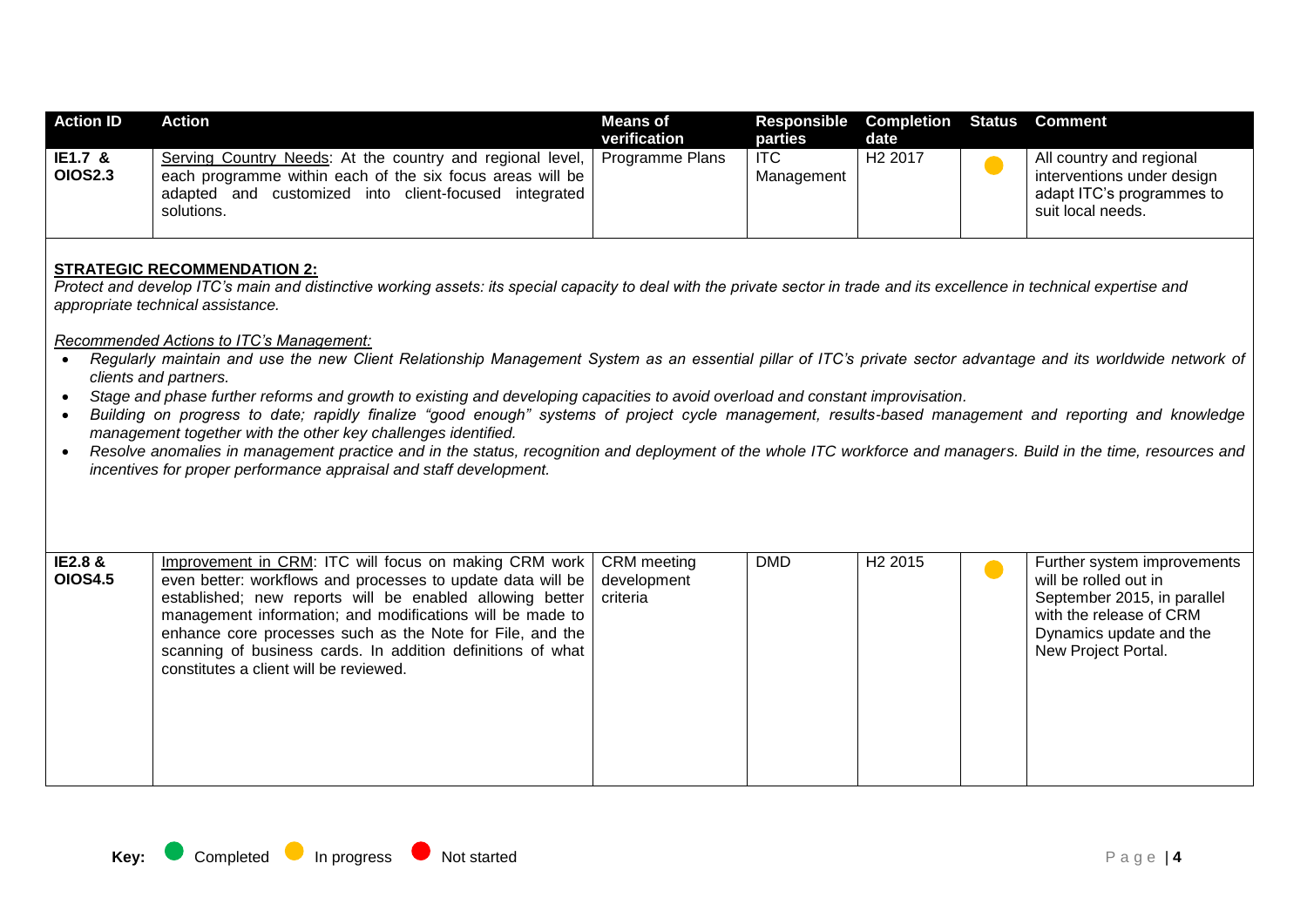| <b>Action ID</b>                                                | <b>Action</b>                                                                                                                                                                                                                                                                                                                                                                                                                                                                                                                                                                                                                                                                                                                                                                                                                           | <b>Means of</b><br>verification                               | <b>Responsible</b><br>parties | <b>Completion Status</b><br>date |           | <b>Comment</b>                                                                                                                                               |
|-----------------------------------------------------------------|-----------------------------------------------------------------------------------------------------------------------------------------------------------------------------------------------------------------------------------------------------------------------------------------------------------------------------------------------------------------------------------------------------------------------------------------------------------------------------------------------------------------------------------------------------------------------------------------------------------------------------------------------------------------------------------------------------------------------------------------------------------------------------------------------------------------------------------------|---------------------------------------------------------------|-------------------------------|----------------------------------|-----------|--------------------------------------------------------------------------------------------------------------------------------------------------------------|
| IE2.9 &<br><b>OIOS2.1 &amp;</b><br>OIOS2.4 &<br><b>OIOS 3.1</b> | Quality Control Process: Since 2012 ITC has followed a<br>quality control process for all TRTA projects. This has<br>significantly raised the quality of project development. Every<br>project has a logframe, which shows direct contribution of<br>that project to the overall corporate goals. Since 2013 key<br>features of successful projects (risks, exit strategies etc.) are<br>systematically considered. In 2014 the quality assurance<br>process was streamlined, quality assurance was placed at<br>the heart of the Project Appraisal Committee (PAC), core<br>information needs were redefined, and a scoring system to<br>grade proposals on their quality was introduced.<br>The monitoring and evaluation plans of new projects are<br>assessed as part of the project quality assurance process.                     | Communication on<br>quality control<br>process at ITC         | <b>OED</b>                    | Done                             |           | Project design templates and<br>processes have been<br>reviewed.<br>There may be need for future<br>adjustments as a result of the<br>programmatic approach. |
| IE2.10 &<br><b>OIOS4.7</b>                                      | Project Cycle Management: As part of its commitment to<br>continuing to improve project cycle management, ITC is<br>further integrating all steps of the project cycle for all ITC<br>projects in an updated version of its Project Portal. It will be<br>upgraded in three stages. The first stage will deliver all the<br>core functions needed design, implement and report on<br>projects and programmes. This is due to be completed in the<br>first half of 2015. The second stage will add better<br>management reporting and the full migration of projects. The<br>last stage will add workflow automation and Umoja<br>integration. This should reduce internal transaction costs,<br>increase the usability of the system and produce better<br>management information, including monitoring, evaluation<br>and impact data. | Roadmap for ITC's<br>new Project Portal<br>New Project Portal | <b>OED</b>                    | H1 2016                          | $\bullet$ | The New Project Portal is due<br>to launch end July 2015.                                                                                                    |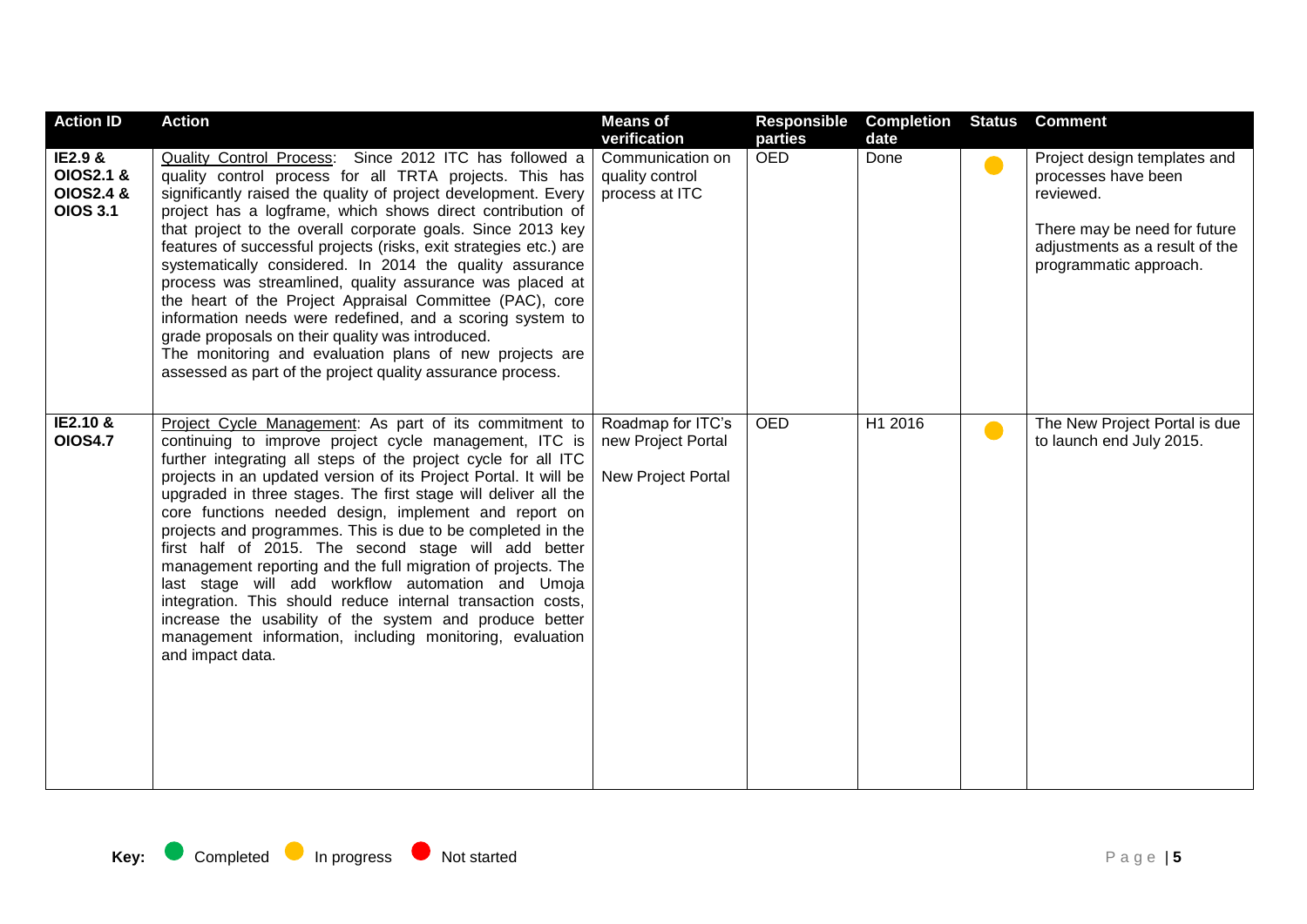| <b>Action ID</b>                                   | <b>Action</b>                                                                                                                                                                                                                                                                                                                                                                                                                                                                                                                                                                                                                                                                                                                                                                                                                                                                                                                                              | <b>Means of</b>                                                                                                            | Responsible                           | <b>Completion</b>           | <b>Status</b>                       | <b>Comment</b>                                                                                                                                                                                                                                                                                                                                  |
|----------------------------------------------------|------------------------------------------------------------------------------------------------------------------------------------------------------------------------------------------------------------------------------------------------------------------------------------------------------------------------------------------------------------------------------------------------------------------------------------------------------------------------------------------------------------------------------------------------------------------------------------------------------------------------------------------------------------------------------------------------------------------------------------------------------------------------------------------------------------------------------------------------------------------------------------------------------------------------------------------------------------|----------------------------------------------------------------------------------------------------------------------------|---------------------------------------|-----------------------------|-------------------------------------|-------------------------------------------------------------------------------------------------------------------------------------------------------------------------------------------------------------------------------------------------------------------------------------------------------------------------------------------------|
| IE2.11 &<br><b>OIOS4.2 &amp;</b><br><b>OIOS4.4</b> | Since the end of 2013 ITC has been<br>Evaluation:<br>implementing a more systematic approach to evaluations that<br>is better aligned with corporate goals and strategies. By<br>2015 this will comprise in-depth evaluation through a limited<br>set of strategic-level independent evaluations, focusing on<br>priorities defined in the ITC Strategic Plan. ITC is also<br>increasing the extent of evaluation coverage through self-<br>evaluations. These will be subject to a formal validation<br>process to ensure that they meet quality standards. ITC<br>evaluation function will support the gradual development of<br>standard corporate practices governing the use and<br>development of impact measurement techniques<br>i.e.<br>selection criteria, questionnaires and methods that establish<br>clear attribution of observed changes to ITC activities.<br>ITC will also roll out staff training on evaluation and impact<br>assessment | verification<br>Evaluation<br>guidelines and<br>development of<br>standard corporate<br>practices for impact<br>evaluation | parties<br><b>OED</b>                 | date<br>H <sub>2</sub> 2016 | $\bullet$<br>$\bullet$<br>$\bullet$ | ITC's evaluation policy has<br>been revised.<br>The annual corporate impact<br>survey has been conducted<br>and results are being<br>processed.<br>Guidelines on evaluation and<br>self-evaluation are under<br>preparation.<br>Staff training on evaluation<br>and impact assessment is<br>included in the Evaluation<br>Unit's 2015 workplan. |
| <b>IE2.12</b>                                      | Improve 'evaluability' of projects: ITC is also building better<br>logic chains to establish clearer attribution between ITC<br>activities and claimed results, building in better 'evaluability',<br>embedding impact into every project and ensuring the<br>integration of evaluation recommendations back into the<br>project cycle.                                                                                                                                                                                                                                                                                                                                                                                                                                                                                                                                                                                                                    | Project and<br>Programme Plans<br>as approved by<br><b>SMC</b>                                                             | SPPG with<br>DBIS, DMD,<br><b>DCP</b> | H <sub>2</sub> 2015         | $\bullet$                           | The programme theories of<br>change and logic models will<br>serve as a framework for ITC<br>projects, to enable evaluation<br>of groups of related projects<br>/programmes, together with<br>revised evaluation policy and<br>evaluation guidelines.                                                                                           |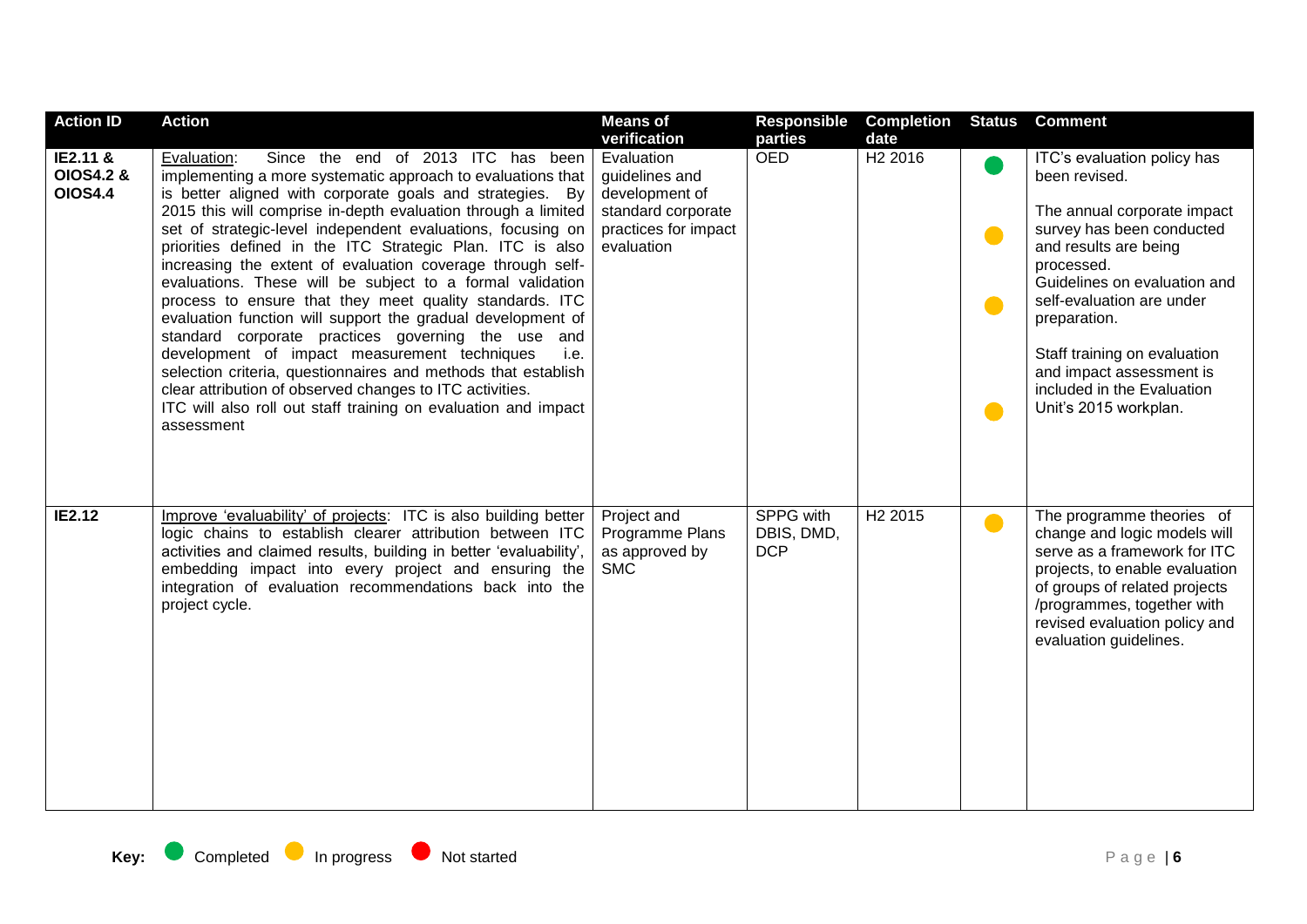| <b>Action ID</b>           | Action                                                                                                                                                                                                                                                                                                                                                                                                                                                                                                                                                                                                                                                               | <b>Means of</b><br>verification | Responsible<br>parties | <b>Completion Status Comment</b><br>date |                                                                                                                                                                                                              |
|----------------------------|----------------------------------------------------------------------------------------------------------------------------------------------------------------------------------------------------------------------------------------------------------------------------------------------------------------------------------------------------------------------------------------------------------------------------------------------------------------------------------------------------------------------------------------------------------------------------------------------------------------------------------------------------------------------|---------------------------------|------------------------|------------------------------------------|--------------------------------------------------------------------------------------------------------------------------------------------------------------------------------------------------------------|
| IE2.13 &<br><b>OIOS5.4</b> | Development and Retention of ITC Expertise: ITC places the<br>development and retention of its expertise at the heart of its   2014<br>approach. The Strategic Plan 2015-17 places the<br>development of expertise as one of its top five priorities for  <br>increasing the effectiveness of its interventions. Increasing<br>investment in staff training on critical knowledge areas such<br>project management, SME competitiveness and<br>as<br>functioning of supply chains will be a priority moving forward.<br>In addition to its regular staff satisfaction surveys, ITC will<br>implement 360 degree feedback starting with senior<br>management in 2015. | <b>Annual Report</b>            | <b>DPS</b>             | H <sub>2</sub> 2017                      | The 2015 staff technical<br>training programme was<br>adopted and is being rolled<br>out.<br>The staff survey and 360°<br>feedback on senior<br>management will be rolled out<br>in the second half of 2015. |

#### **STRATEGIC RECOMMENDATION 3:**

*Pragmatically strengthen governance and continue to strengthen accountability while minimizing bureaucracy.*

- *Strengthen the information to JAG and CCITF on plans, performance and results – under each of ITC's funding streams, including the Regular Budget – as well as on internal management and economical operation*
- Be transparent and assertive about both the real progress and the limits in defining, advancing and reporting results in ITC's work and in in making and defending *adjustments and adaptations to standardized UN requirements that may be necessary to accommodate its distinctive mission and essential business requirements*

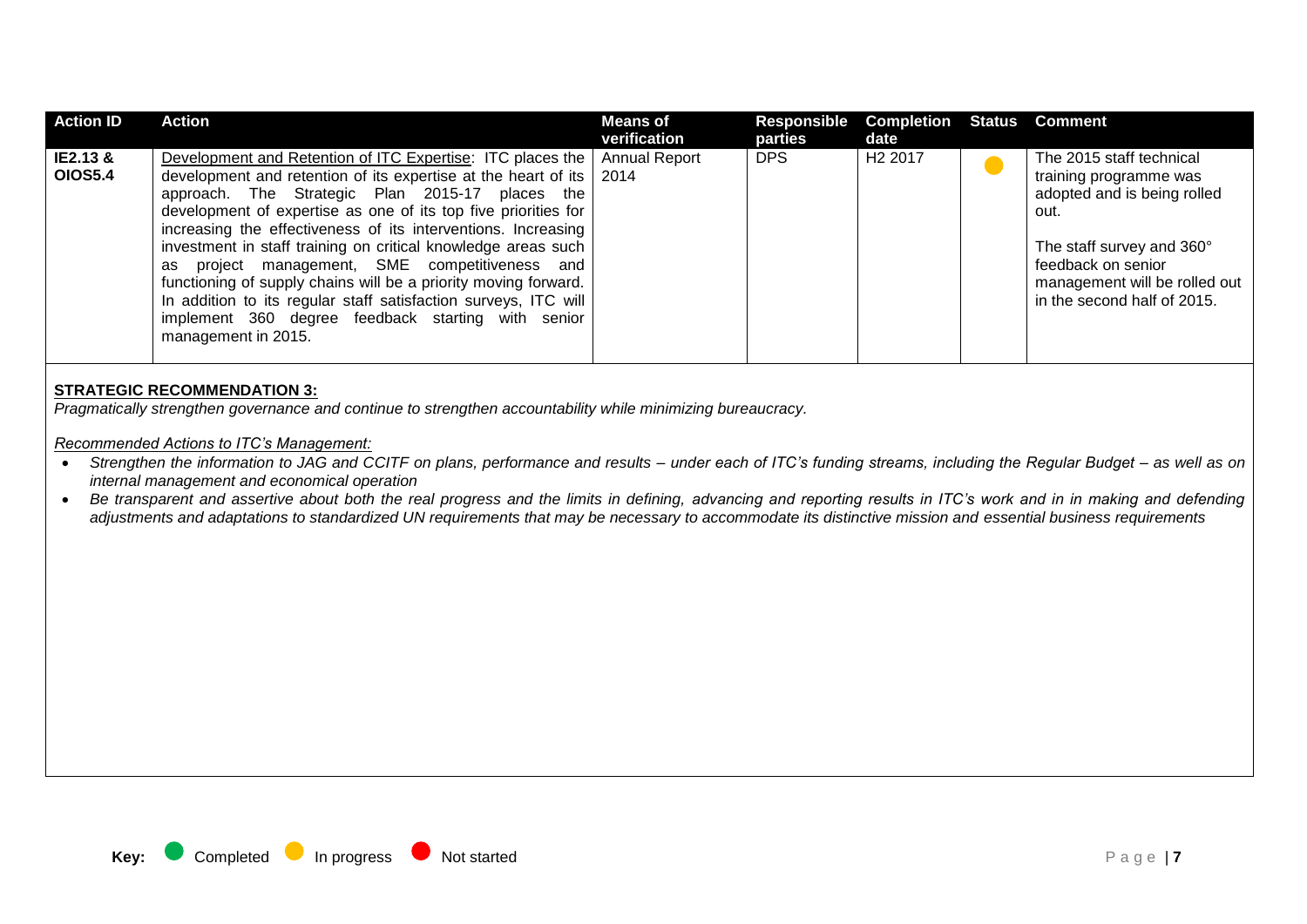| <b>Action ID</b>           | <b>Action</b>                                                                                                                                                                                                                                                                                                                                                                                                                                                                                                                                                                                                           | <b>Means of</b><br>verification                                                     | <b>Responsible</b><br>parties | <b>Completion</b><br>date   | <b>Status</b>               | <b>Comment</b>                                                                                                                                                                                                          |
|----------------------------|-------------------------------------------------------------------------------------------------------------------------------------------------------------------------------------------------------------------------------------------------------------------------------------------------------------------------------------------------------------------------------------------------------------------------------------------------------------------------------------------------------------------------------------------------------------------------------------------------------------------------|-------------------------------------------------------------------------------------|-------------------------------|-----------------------------|-----------------------------|-------------------------------------------------------------------------------------------------------------------------------------------------------------------------------------------------------------------------|
| IE3.14 &<br><b>OIOS4.1</b> | ITC Management is<br>Improvements in Accountability:<br>committed to improving accountability. To this end in 2014 it<br>commissioned an accountability framework, in conjunction<br>with OIOS. The framework was delivered in 2014 and is<br>currently being implemented. ITC is also preparing to carry<br>out a similar process on risk management.                                                                                                                                                                                                                                                                  | Accountability<br>Framework<br>Corporate Risk<br>Framework                          | DPS, OED                      | Done<br>H <sub>2</sub> 2015 | $\bullet$                   | Draft risk framework received<br>from OIOS. ITC management<br>has provided comments and<br>awaits the final version for<br>review and implementation.                                                                   |
| IE3.15                     | Better Reporting: The new strategic focus areas and the<br>underpinning programmatic approach introduced in the<br>Strategic Plan 2015-17 will significantly aid reporting and<br>accountability. ITC has improved its reporting on results and<br>impact to the CCITF and JAG and will continue to do so.                                                                                                                                                                                                                                                                                                              | Reports to CCITF<br>and for JAG                                                     | <b>OED</b>                    | H <sub>2</sub> 2017         | $\bullet$                   | Reports to the JAG and<br><b>CCITF</b> (including the Annual<br>Report) and being enriched<br>with more and better data and<br>analysis.                                                                                |
| IE3.16 &<br><b>OIOS4.3</b> | Transparency and Impact: In 2013 ITC provided online<br>transparency on all its technical assistance projects including<br>development targets and results. This transparency will be<br>further improved in the new project portal currently being<br>developed. ITC has already improved reporting on its<br>impact, with the 2013 Corporate Impact Survey, and will<br>continue to find innovative ways to better understand, and<br>measure, its impact. ITC will continue to work on a set of<br>'impact stories' to better tell the ITC story publicly and will<br>continue to build on this in the coming years. | 'Impact Stories'<br>Corporate impact<br>survey<br>New Project Portal<br><b>Beta</b> | <b>OED</b>                    | Done<br>H1 2016<br>H1 2016  | $\blacksquare$<br>$\bullet$ | 'Impact Stories' completed in<br>2015<br>Corporate impact survey<br>conducted. Currently<br>aggregating and analysing<br>results<br>The launch of the New<br>Project Portal will contribute<br>to greater transparency. |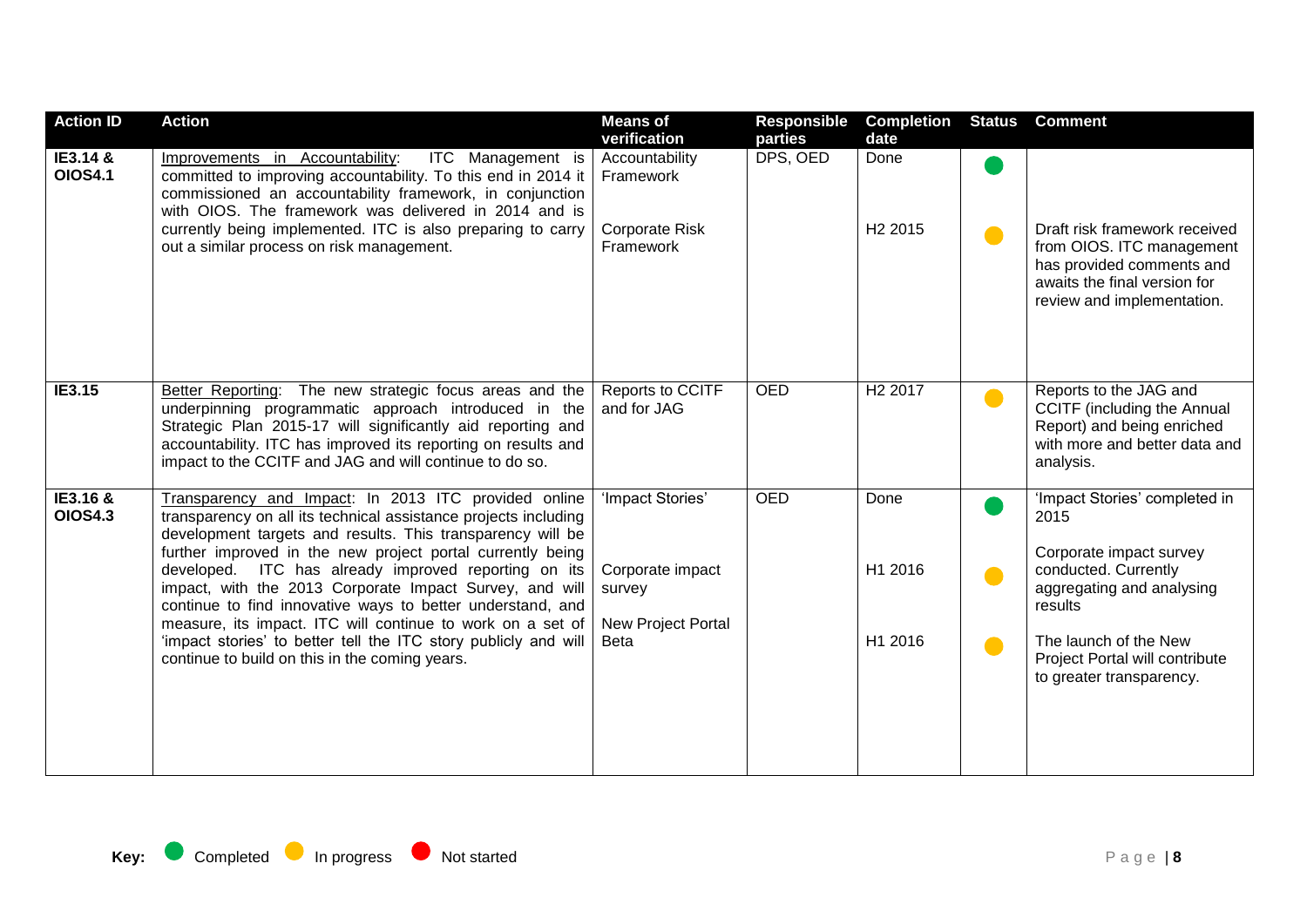| <b>Action ID</b>            | <b>Action</b>                                                                                                                                                                                                                                                                                                                                                                                                               | <b>Means of</b><br>verification    | <b>Responsible</b><br>parties | <b>Completion</b><br>date | <b>Status</b> | <b>Comment</b>                                                                                                                                                                                                                                                  |
|-----------------------------|-----------------------------------------------------------------------------------------------------------------------------------------------------------------------------------------------------------------------------------------------------------------------------------------------------------------------------------------------------------------------------------------------------------------------------|------------------------------------|-------------------------------|---------------------------|---------------|-----------------------------------------------------------------------------------------------------------------------------------------------------------------------------------------------------------------------------------------------------------------|
| IE 3.17                     | Improved Accounting Practices: In 2015 ITC will complete<br>the full transition to accrual based accountability following<br>International Public Sector Accounting Standards (IPSAS)<br>principles.                                                                                                                                                                                                                        | Annual Report and<br>Accounts 2014 | <b>DPS</b>                    | Done                      |               |                                                                                                                                                                                                                                                                 |
| IE 3.18 &<br><b>OIOS4.6</b> | Enterprise Resource Planning: ITC will implement the new<br>UN Enterprise Resource Planning application, Umoja, and<br>will finalize the initiative to assess the full costing of its<br>programmes and projects. It will continue to reduce and<br>automate internal processes and change paper processes<br>into electronic ones. Together these elements will deliver a<br>more transparent, leaner, more efficient ITC. | Annual reports                     | <b>DPS</b>                    | H <sub>2</sub> 2016       | $\bullet$     | ITC is fully engaged as part of<br>Cluster 4 in Umoja<br>implementation. Over and<br>above this significant<br>undertaking ITC is continuing<br>to automate internal<br>processes, currently<br>automating the MoU and HR<br>Recruitment workflow<br>processes. |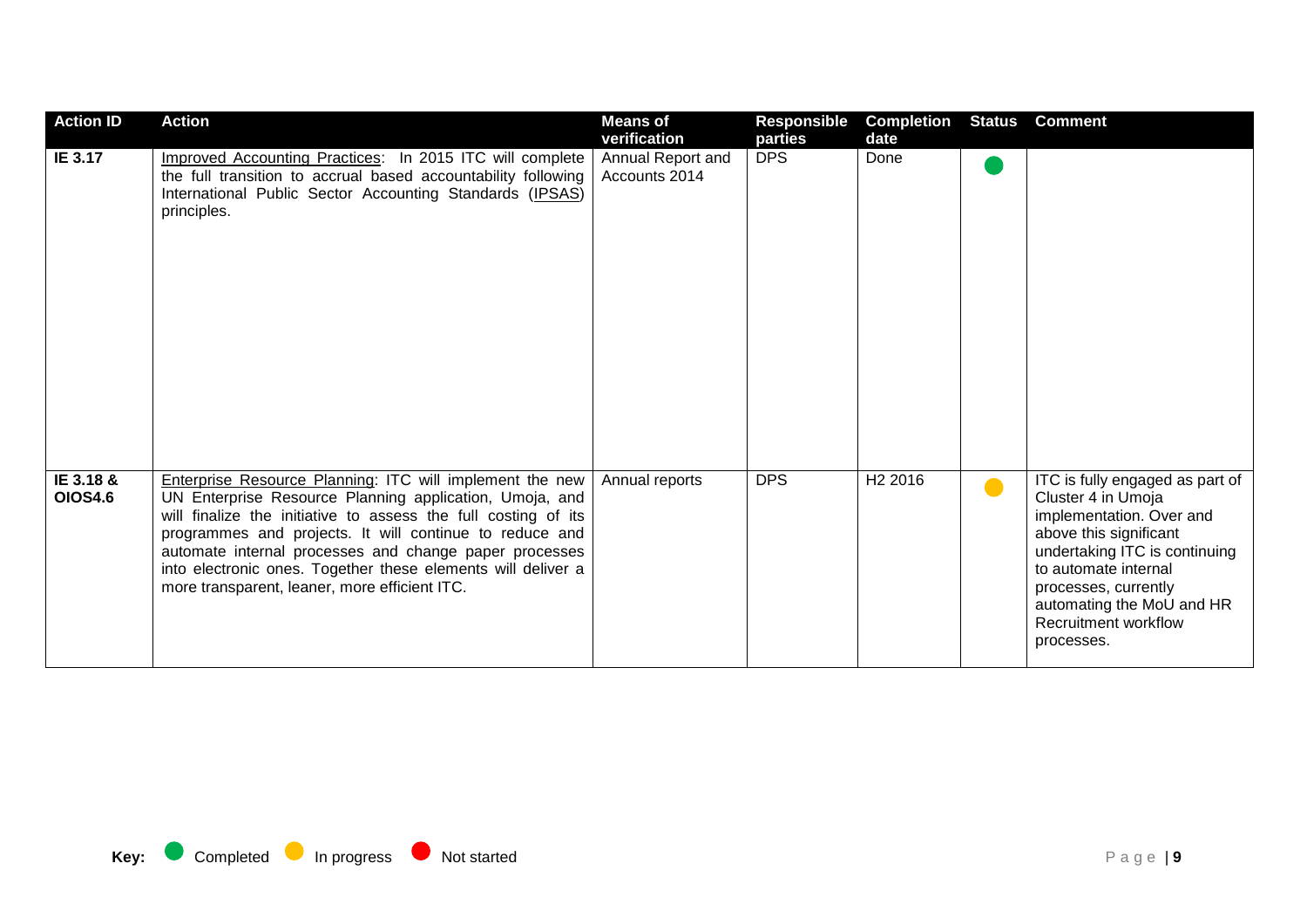### **STRATEGIC RECOMMENDATION 4:**

*Move ITC up to the next level of visibility, engagement and effectiveness as a key player in the global Aid for Trade effort.*

- Keep a steady focus and ITC's substantive expertise and credibility aimed at the strategic horizon suggested in Recommendation 1 and supported by the other *Recommendations.*
- To realistically enhance ITC's links among beneficiary countries and regions, recognizing its constraints, consider a very few carefully-designed, justified and evaluated *liaison arrangements for key regions.*
- *With JAG and CCITF, enlist a small but representative group of engaged representatives of intended beneficiary countries and institutions, in Geneva and/or in capitals, to advise at regular intervals on cooperation possibilities, strategic design, key contacts and expertise and profile-raising opportunities.*
- Continue to tell the ITC story publicly, highlighting promising innovations and breakthroughs as justified, while also using them to focus attention on the less glamorous, *longer-term work of building sustainable results in supporting trade.*

| <b>Action ID</b> | <b>Action</b>                                                                                                                                                                                                                                                                                                                                                                                                                                                                                                                                                                                                                                                                                                                                                                                                                                                                                                                                                                                                                                           | <b>Means of</b>                                                                                                                                                                                                   | Responsible | <b>Completion</b> | Status | <b>Comment</b>                                                                                                                                                                                                                                                                                                                                                                                                                                                    |
|------------------|---------------------------------------------------------------------------------------------------------------------------------------------------------------------------------------------------------------------------------------------------------------------------------------------------------------------------------------------------------------------------------------------------------------------------------------------------------------------------------------------------------------------------------------------------------------------------------------------------------------------------------------------------------------------------------------------------------------------------------------------------------------------------------------------------------------------------------------------------------------------------------------------------------------------------------------------------------------------------------------------------------------------------------------------------------|-------------------------------------------------------------------------------------------------------------------------------------------------------------------------------------------------------------------|-------------|-------------------|--------|-------------------------------------------------------------------------------------------------------------------------------------------------------------------------------------------------------------------------------------------------------------------------------------------------------------------------------------------------------------------------------------------------------------------------------------------------------------------|
|                  |                                                                                                                                                                                                                                                                                                                                                                                                                                                                                                                                                                                                                                                                                                                                                                                                                                                                                                                                                                                                                                                         | verification                                                                                                                                                                                                      | parties     | date              |        |                                                                                                                                                                                                                                                                                                                                                                                                                                                                   |
| IE4.19           | Enhancing Visibility of ITC: In the past year ITC has<br>substantially raised its visibility. It completely revamped its<br>website and its' Annual Report, significantly raising its social<br>media presence - Twitter, Facebook and LinkedIn followers<br>have grown to the many thousands each - and making a<br>much greater impact across traditional print and online<br>media. In 2013, close to 3,000 articles relating to ITC were<br>published in printed and online media, which was up six-fold<br>on 2012.<br>ITC also successfully held its World Export Development<br>Forum for the first time in Africa, in a landlocked country,<br>Rwanda. ITC celebrated its 50th anniversary in 2014 with a<br>high level event, an ethical fashion show and the publication<br>of a 50th anniversary book on SME competitiveness. ITC<br>also co-hosted the bi-annual WTPO in Dubai.<br>ITC will also host an Annual Open-Door Day to provide<br>Geneva-based stakeholders with a better understanding and<br>interaction with the organization. | 50th anniversary<br>book on SME<br>competitiveness;<br><b>WEDF 2014 in</b><br>Rwanda;<br>Open Door Day<br>2014;<br><b>Annual Report</b><br>2014;<br><b>ITC Impact Stories;</b><br>Trade Compass on<br><b>UNTV</b> | <b>OED</b>  | 2015-2017         |        | Regular video coverage of<br>major ITC and partner events<br>Ten new publications,<br>including a report on the TPO<br><b>Network World Conference</b><br>and Awards<br>Innovative events - e.g. panel<br>debate and film for<br>International Women's Day,<br>Major events - preparations<br>underway:<br>WEDF 2015, WVEF 2015,<br><b>Trade for Sustainable</b><br>Development Forum, event at<br><b>Financing for Development</b><br>Conference in Addis Ababa. |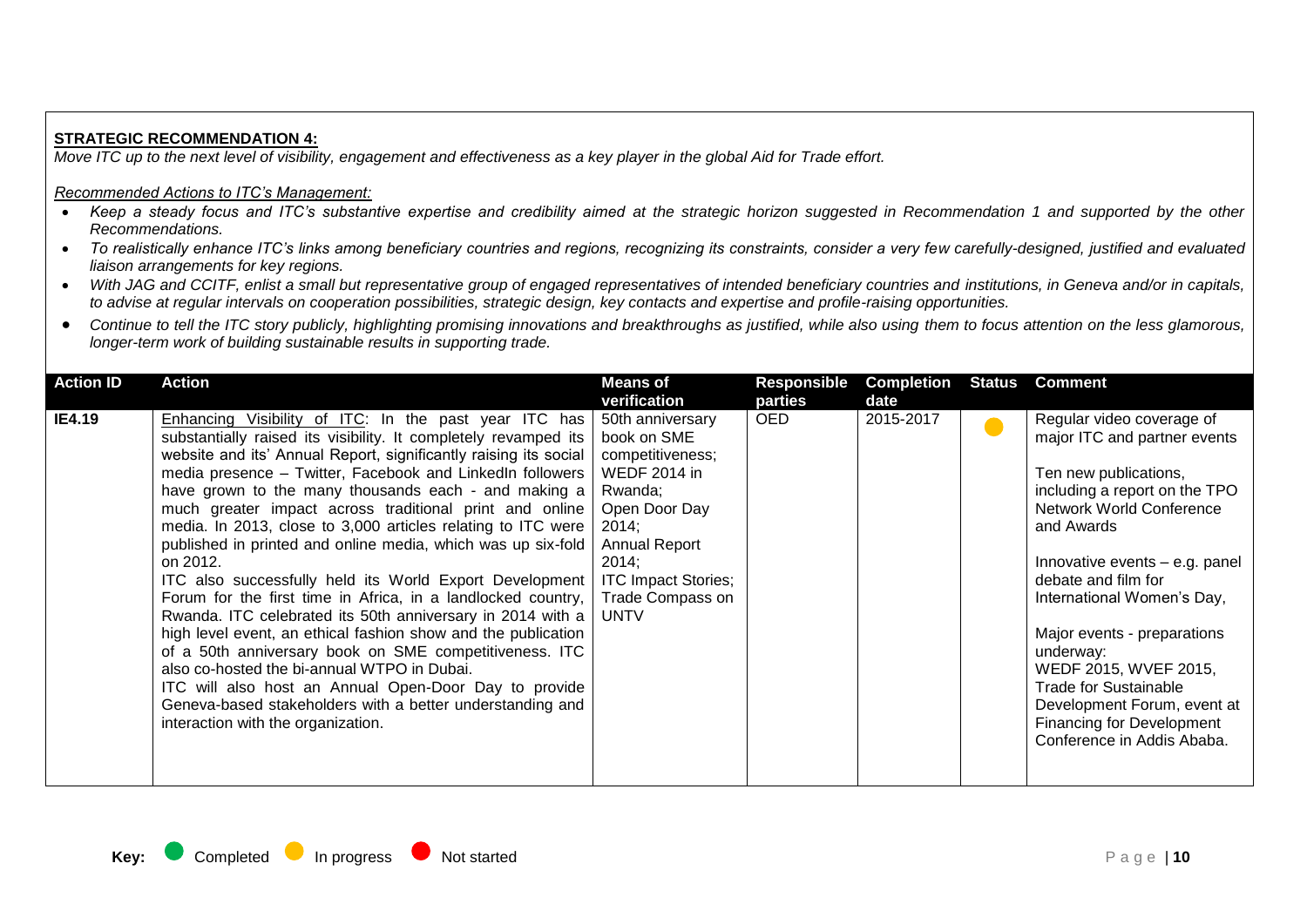| <b>Action ID</b> | <b>Action</b>                                                                                                                                                                                                                                                                                                                                                                                                                                                                                                                                                                                                                             | <b>Means of</b><br>verification | <b>Responsible</b><br>parties | <b>Completion</b><br>date | <b>Status</b> | <b>Comment</b>                                                                                                                                                                                                            |
|------------------|-------------------------------------------------------------------------------------------------------------------------------------------------------------------------------------------------------------------------------------------------------------------------------------------------------------------------------------------------------------------------------------------------------------------------------------------------------------------------------------------------------------------------------------------------------------------------------------------------------------------------------------------|---------------------------------|-------------------------------|---------------------------|---------------|---------------------------------------------------------------------------------------------------------------------------------------------------------------------------------------------------------------------------|
| <b>IE4.20</b>    | Strategic Partnerships: ITC will, in addition to enhancing its<br>direct interaction, ensure its links with beneficiary countries<br>and regions are enhanced by strengthening strategic<br>partnerships with other international organizations through<br>joint initiatives for greater impact in the field. This will include<br>stronger collaboration with UN agencies through the One UN<br>and UNDAF initiatives, and also continued involvement with<br>in the Enhanced Integrated Framework, STDF and other<br>similar programmes. ITC will also continue to enhance its<br>collaboration with the private sector.                | <b>Annual Report</b>            | OED with all<br>divisions     | 2015-2017                 | $\bullet$     | Agreements signed with<br>International organizations:<br>ISO, UNHCR, UNIDO, UNDP,<br>UN Women. Global Compact<br>Agreements signed with<br>private sector: Bosch, DHL,<br>China Volant Industry Co. Ltd,<br><b>HAFDE</b> |
| IE 4.21          | Interaction with ITC Stakeholders: In addition to the regular<br>avenues of CCITF and JAG, ITC Management will undertake<br>regular strategic dialogues with its Parent Organizations,<br>funders of the ITC, beneficiaries, as well as the private sector<br>and trade support institutions. It will also continue to reach<br>out to the country/regional groups in Geneva. During visits to<br>the field, ITC will also reach out to local stakeholders to<br>enhance the visibility and effectiveness of the organization.<br>ITC will also actively participate in the on-going dialogue to<br>craft a post-2015 development agenda. | <b>Annual Report</b>            | <b>OED</b>                    | 2015-2017                 | $\bullet$     | ITC has instituted regular<br>dialogue with members in<br>Geneva, with its two parent<br>organizations and with<br>funders.<br>From 2015 dialogue will take<br>place with a wider audience<br>of stakeholders.            |
| <b>IE4.22</b>    | ITC Management is exploring<br>Liaison with Regions:<br>enhancing liaisons with stakeholders in particular priority<br>regions.                                                                                                                                                                                                                                                                                                                                                                                                                                                                                                           | <b>Annual Report</b>            | <b>OED</b>                    | 2015-2017                 | $\bullet$     | Preparations are underway<br>for the opening of a liaison<br>office in Addis Ababa                                                                                                                                        |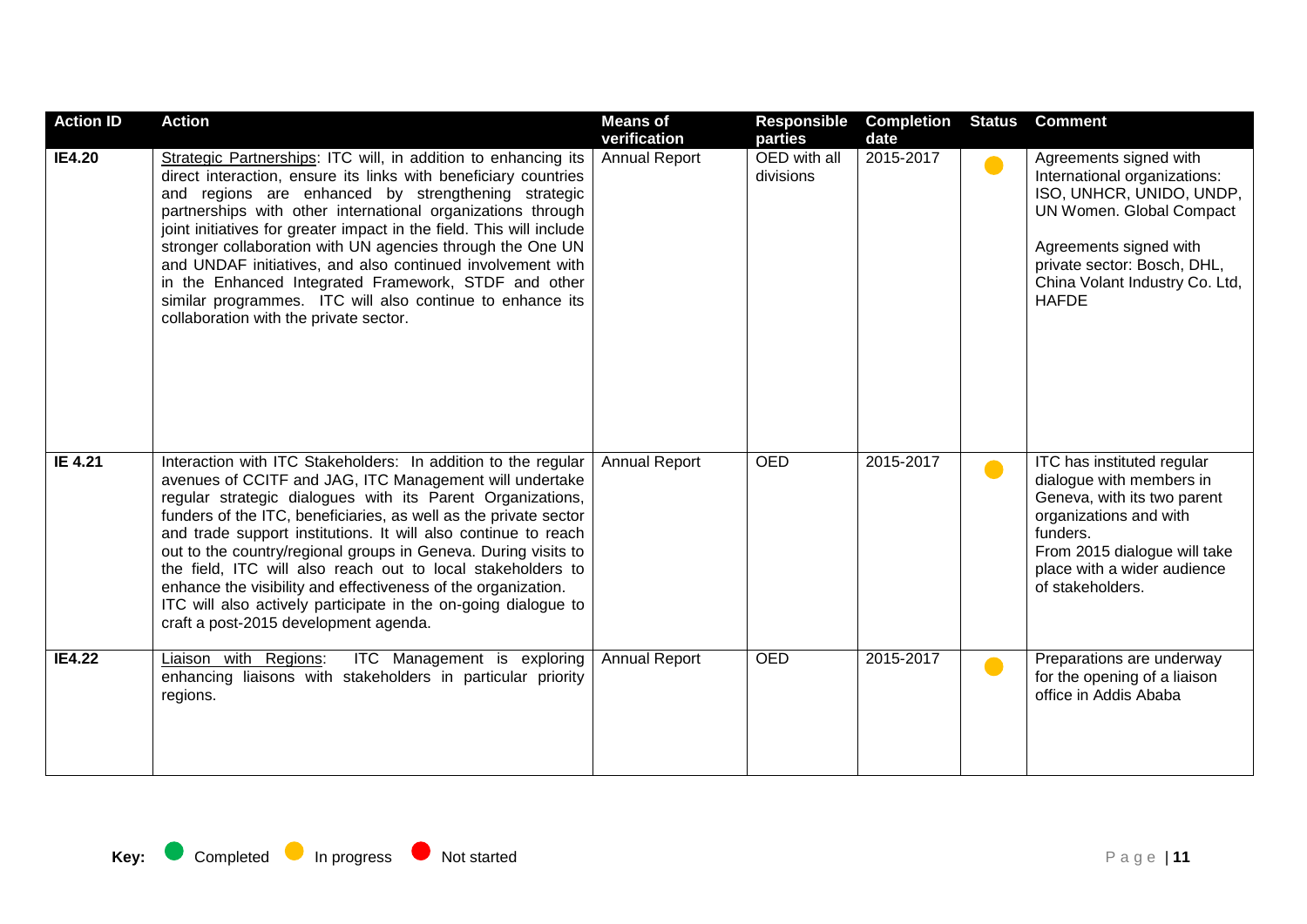| <b>Action ID</b> | <b>Action</b>                                                                                                                                                                                                                                                                                                                                                                                                                                                                               | <b>Means of</b><br>verification            | Responsible<br>parties                | <b>Completion</b><br>date | <b>Status</b> | <b>Comment</b>                                                         |
|------------------|---------------------------------------------------------------------------------------------------------------------------------------------------------------------------------------------------------------------------------------------------------------------------------------------------------------------------------------------------------------------------------------------------------------------------------------------------------------------------------------------|--------------------------------------------|---------------------------------------|---------------------------|---------------|------------------------------------------------------------------------|
| <b>IE4.23</b>    | Branding and Outreach: ITC will continue to improve its<br>branding and global visibility through the development and<br>implementation of a comprehensive communication strategy.<br>Central to this will be the re-definition of ITC's strategic<br>approach in the Strategic Plan 2015-17 around the six focus<br>areas. This will enable ITC to provide beneficiaries and would<br>be supporters with a clearer understanding on the scope and<br>impact of ITC's technical assistance. | <b>ITC Website</b><br><b>Annual Report</b> | <b>OED</b>                            | 2015-2017                 | $\bullet$     | ITC is developing new metrics<br>for better capturing its<br>outreach. |
| <b>OIOS1.1</b>   | ITC will monitor the implementation of the actions described<br>in the management response to the independent evaluation<br>of ITC, including reporting regularly to the Joint Advisory<br>Group (JAG).                                                                                                                                                                                                                                                                                     | This report                                | <b>SPPG</b>                           | H <sub>2</sub> 2017       |               | See page 1 of this report                                              |
| <b>OIOS2.1</b>   | See IE2.9                                                                                                                                                                                                                                                                                                                                                                                                                                                                                   |                                            | <b>SPPG</b>                           | H <sub>2</sub> 2015       | C.            |                                                                        |
| <b>OIOS2.2</b>   | Develop a new resource mobilisation strategy<br>that<br>incorporates analysis of country needs.                                                                                                                                                                                                                                                                                                                                                                                             | Resource<br>Mobilisation<br>Strategy       | <b>SPPG</b>                           | Done                      |               |                                                                        |
| <b>OIOS2.3</b>   | See IE1.7                                                                                                                                                                                                                                                                                                                                                                                                                                                                                   |                                            | $\overline{\text{ITC}}$<br>Management | H <sub>2</sub> 2017       |               |                                                                        |
| <b>OIOS2.4</b>   | See IE2.9                                                                                                                                                                                                                                                                                                                                                                                                                                                                                   |                                            | <b>SPPG</b>                           | H1 2016                   |               |                                                                        |
| <b>OIOS3.1</b>   | See IE2.9                                                                                                                                                                                                                                                                                                                                                                                                                                                                                   |                                            | <b>SPPG</b>                           | H <sub>2</sub> 2015       |               |                                                                        |
| <b>OIOS3.2</b>   | See IE1.6                                                                                                                                                                                                                                                                                                                                                                                                                                                                                   |                                            | <b>SPPG</b>                           | H <sub>2</sub> 2015       | e e           |                                                                        |
| <b>OIOS4.1</b>   | See IE3.14                                                                                                                                                                                                                                                                                                                                                                                                                                                                                  |                                            | <b>SPPG</b>                           | Q1 2016                   | e i           |                                                                        |
| <b>OIOS4.2</b>   | See IE2.11                                                                                                                                                                                                                                                                                                                                                                                                                                                                                  |                                            | <b>SPPG</b>                           | H <sub>2</sub> 2015       |               |                                                                        |
| <b>OIOS4.3</b>   | See IE3.16                                                                                                                                                                                                                                                                                                                                                                                                                                                                                  |                                            | <b>OED</b>                            | H1 2016                   |               |                                                                        |
| <b>OIOS4.4</b>   | See IE2.11 and IE2.13                                                                                                                                                                                                                                                                                                                                                                                                                                                                       |                                            | <b>SPPG</b>                           | H <sub>2</sub> 2015       | e e           |                                                                        |